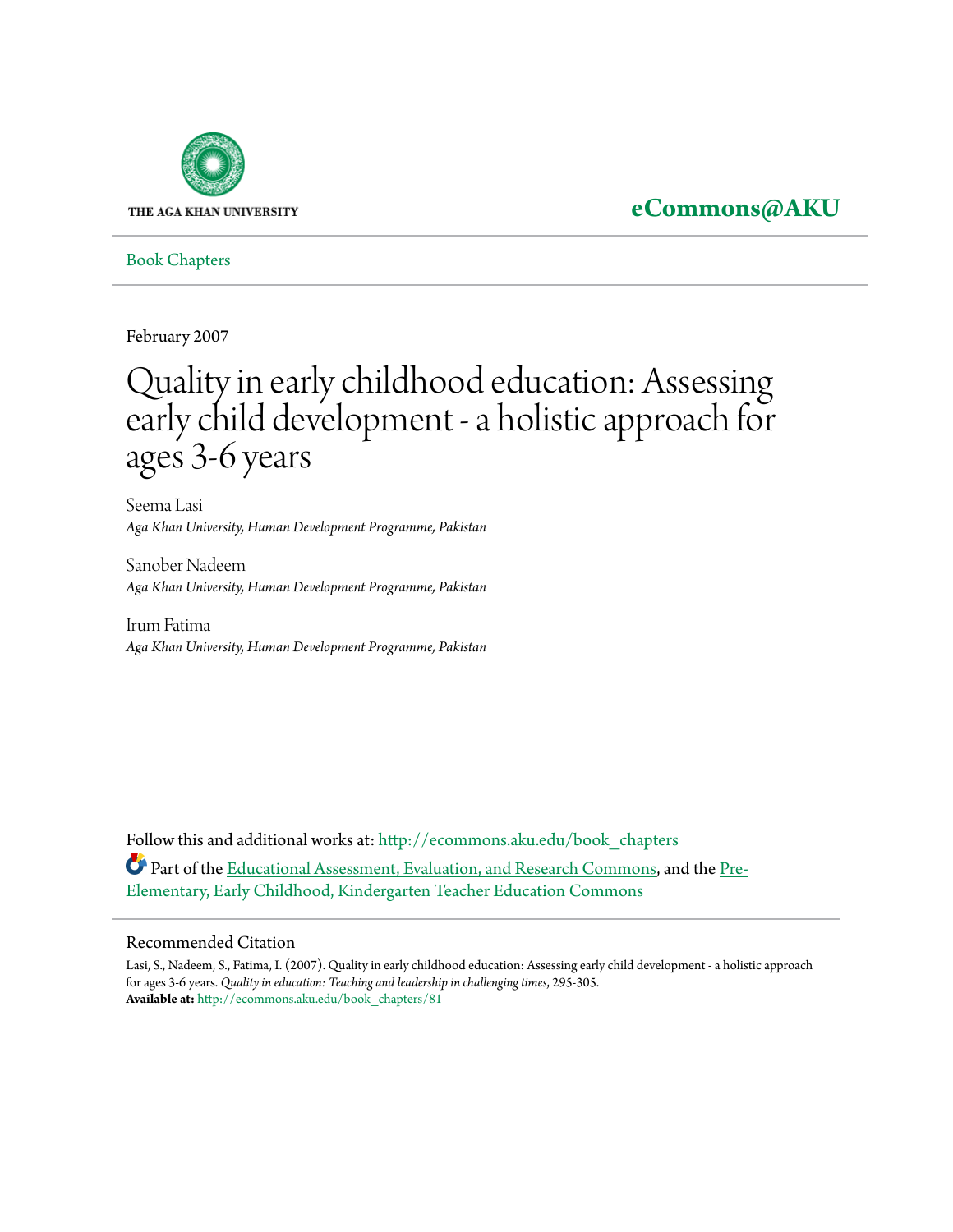## **Quality in Early Childhood Education: Assessing Early Child Development - A Holistic Approach for Ages 3-6 years**

*Seema Lasi, AKU-HDP, Pakistan Sanober Nadeem, AKU-HDP, Pakistan Irum Fatima, AKU-HDP, Pakistan* 

### **Abstract**

*Early childhood lays strong foundations for adulthood. Experiences, positive or negative, during this period have long-lasting effects. The purpose of this paper is to underscore the need for an integrated approach towards early years, particularly pre-school period (3 to 6 years). The article also introduces to 'Record of Early Childhood Growth and Development' developed by Human Development Programme of Aga Khan University to measure holistic child development.* 

*Key Words: Holistic, Integrated, Child development, Assessment* 

## **Introduction**

A Child's early years are critically important, for they provide the foundation for rest of the individual's life, both as an adolescent and as an adult (Young, 2000). It is a unique opportunity period for every individual where they undergo significant social, intellectual, emotional and physical development. Positive stimulation during this period not only promotes optimal development but will also enable the child to thrive and survive in adulthood. This knowledge is supported with increasing research and evidence from natural and social sciences, historical studies, genetics, epidemiology and neurosciences (Mustard, 2000).

Due to the recent discoveries from neurosciences, we are now beginning to understand the links between brain development and its effects on learning, behaviour and health throughout an individual's lifespan. There are sensitive periods when a young child requires positive stimulation for the brain to establish the neural pathways and with this also happens the elimination of those elements that are not being stimulated (McCain & Mustard, 1999). During the pre-school years the brain and nervous system grows rapidly and at six years it attains 90% of its adult size (Tanner, 1978).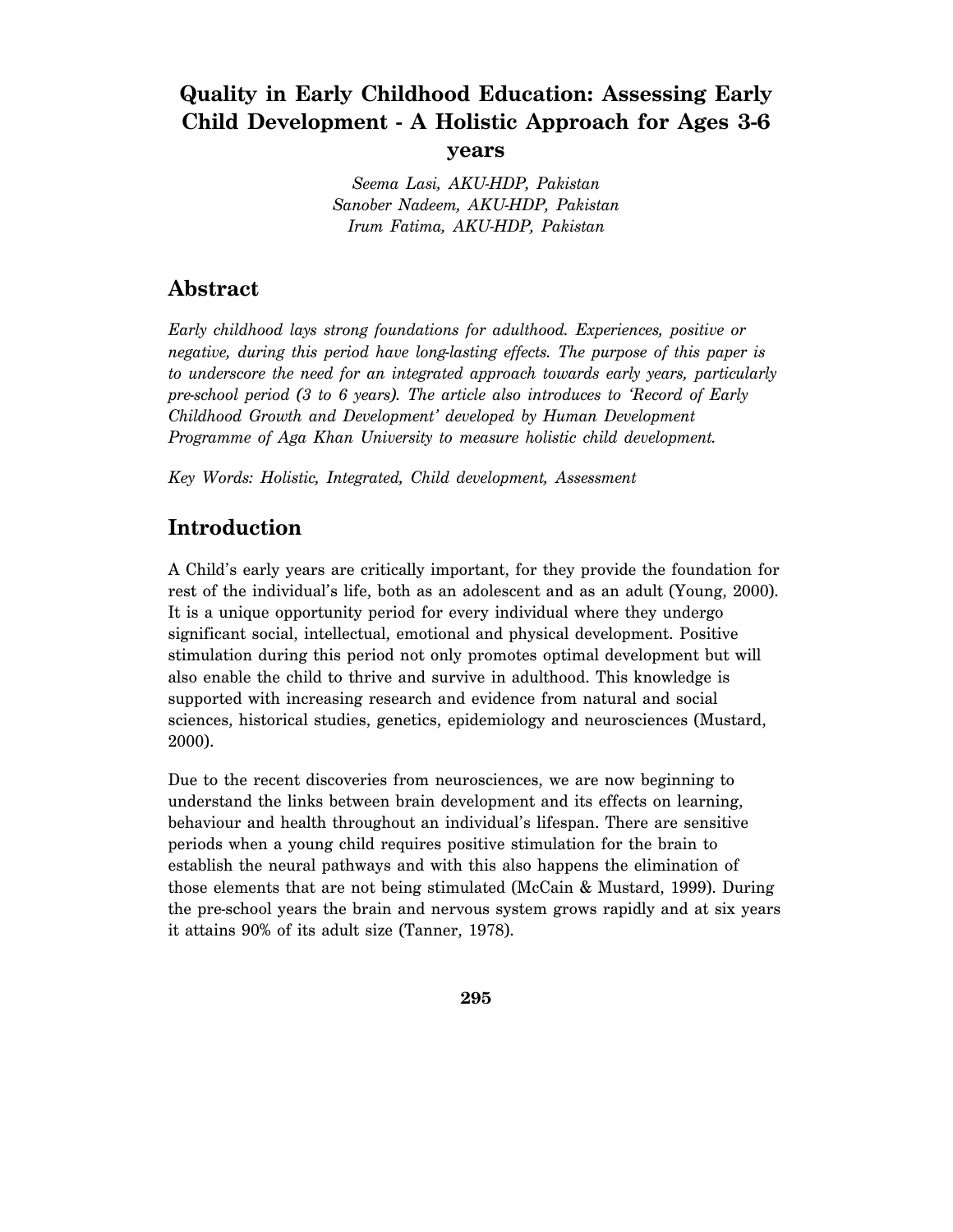## **An Enabling Environment**

Brain Development is very much vulnerable to environmental influences (health, nutrition, sensory stimulation and care) and their effects are long-lasting (Carnegie, 1994). Essentially, most experts agree that every facet of a child's development is the result of some complex interaction between nature and nurture. The central processes of early childhood development (e.g. physical maturation, attachment, symbol use) are influenced by external factors.

The key elements of child development, physical, mental and social & emotional are not distinct, and cannot be compartmentalized in to health, nutrition, sensory stimulation and care. It is entirely an integrated approach and deficiency in any of these factors or its determinants could cause immeasurable disparities. Health, nutrition, stimulation and care interact for better growth and development as demonstrated by the flow diagram:



Figure 1: Model of Holistic Child Development. Source: Adapted from "Early Childhood Counts" (Evans, Myers & Ilfeld, 2000)

Every child is born with an ability to explore and the skill is mastered by praxis (practice of a skill). Those with poor health or / and nutrition have reduced motivation to explore. This hampers overall development, in this case learning, which further leads to learning problems at school and could later affect earning opportunities.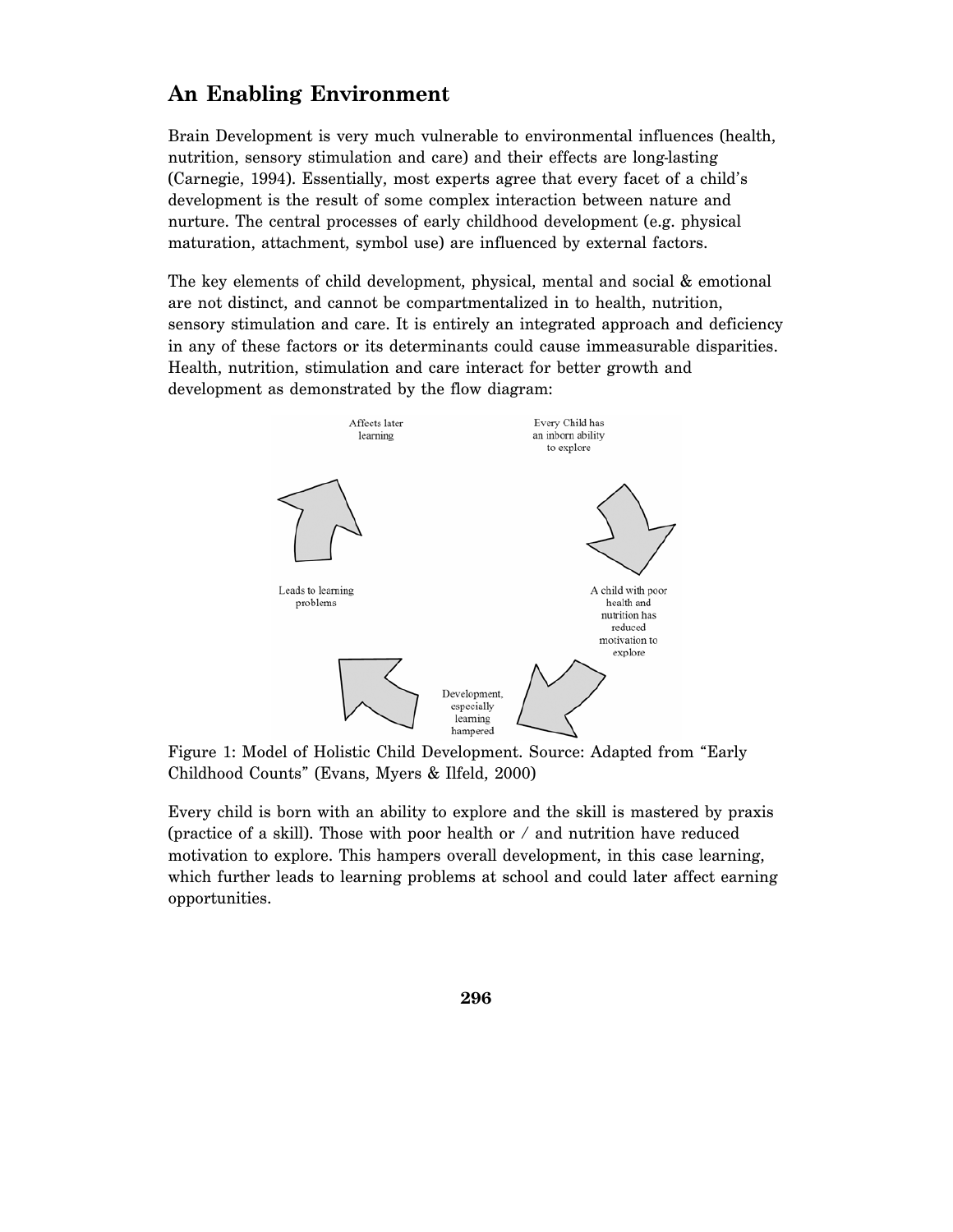## **Approaches towards Early Years**

'Early childhood' is generally defined as a period from birth to six years. Early Child Development (ECD) begins even before birth. 'Development' refers to the process in which child learns to master more and more complex levels of moving, thinking, feeling and interacting with people and objects in the environment (Evans, Myers & Ilfeld, 2000). ECD encapsulates all the facets of child development, including health, nutrition, sensory stimulation and interaction; which are prerequisite for optimal child development. Early Childhood Education (ECE), the word 'education' pertains to school education during pre-school years and concentrates more on the cognitive development, in other words, learning.

Learning, in general of course, is very crucial to development but cannot happen in isolation. It is defined as a process of acquiring knowledge, skills, habits, and values through experience, experimentation and observation (Myers, 1995). The age group 3-6 years is commonly referred to as Early Learning Period or Preschool period. This is the time when the child enters school for formal learning. Along with cognitive development, socialization with peers and caregivers also broadens. ECE inculcates self-esteem and confidence, and this plays crucial role in mental development (Khan, 2004).

Both ECD and ECE are different but overlapping approaches. ECD espouses health, nutrition, birth registration, early stimulation, care and education; while ECE is more focused upon cognitive and psychosocial development only (UNICEF).

'Learning' and 'education' are embedded in care and development (Myers, 2001). When we talk about ECE, the outcomes are high school enrollments, school retentions, intellectual and academic achievements, low delinquency rates, better job opportunities. The fact is that these can only be achieved by a holistic approach, taking in to consideration health, nutrition, psychosocial stimulation and care. Holistic child development is imperative for mental, physical, social & emotional development. Although ECE recognizes as well that child development should be holistic in cultural context, ECE programs are more likely to be associated with education (Myers, 2001).

-

<sup>1</sup> Some schools of thought describe 'early years' as a period from conception or birth to eight years.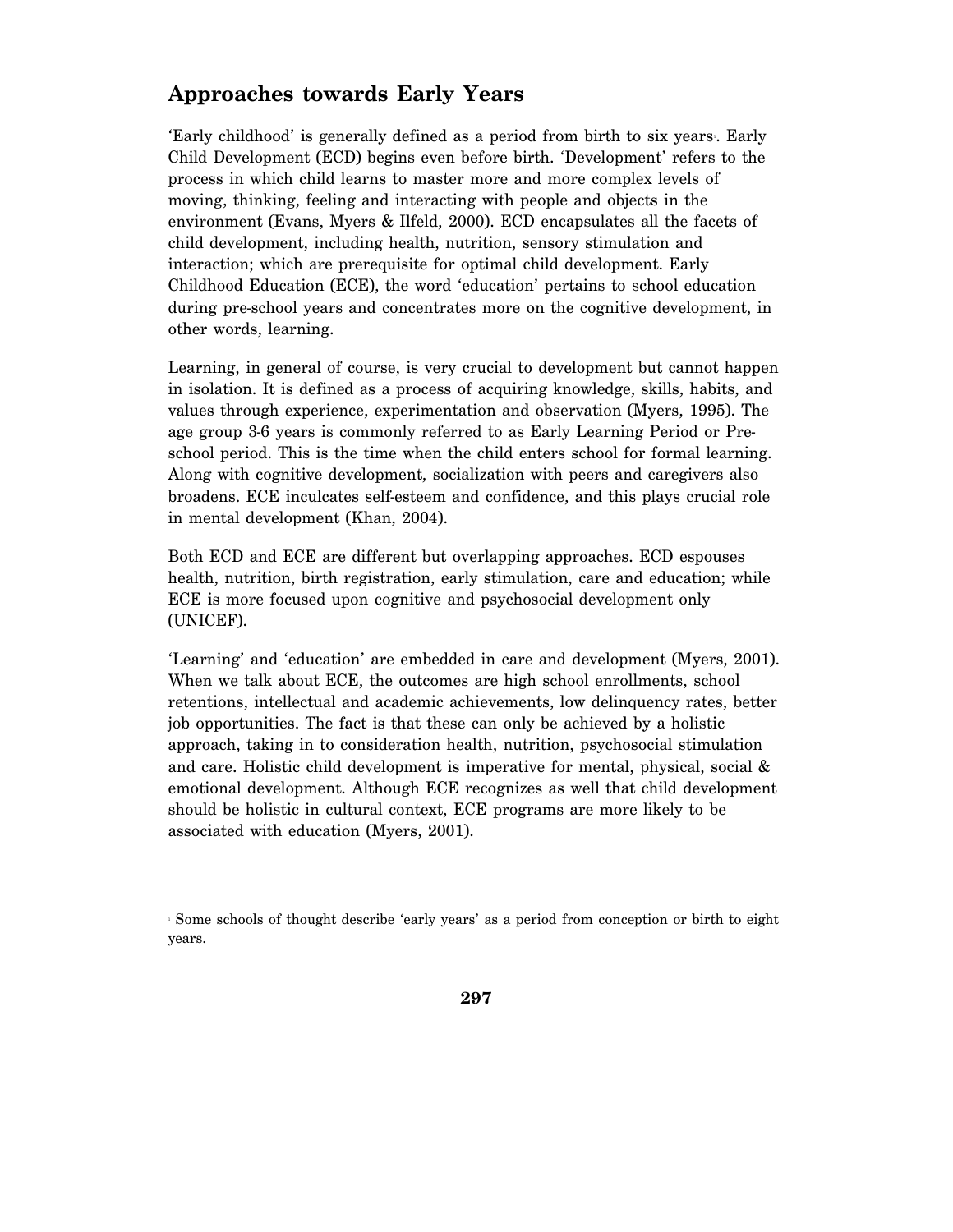Keeping in view the need to assess and support holistic child development in communities, the Human Development Programme of Aga Khan University has developed *Record of Early Childhood Growth and Development* and *Suggestions to Caregivers* for 3-6 years old children. Research experiences in communities during 2002, determined a dire need to develop a culturally relevant instrument for measuring child development. A standard instrument or standardized outcome measure to assess child development does not exist so far. The majority of the instruments developed by the 'Minority world' do not reflect the true norms of our population, which makes it more difficult to choose and adapt these instruments to this part of the world.

The *Record* is intended to assess growth (height and weight) and physical, mental, social and emotional development of children of ages 3-6 years. Another important component of this *Record* is 'Suggestions to Caregivers' which are to be used to disseminate information to primary caregivers, usually mothers, about child nurture for better growth and development.

## **Methodology**

#### **Record for Early Childhood Growth and Development**

The *Record for Early Childhood Growth and Development* is a follow-up child record to track the brain development of children, 3 to 6 years old, over time. The child record has 2 main sections. The first is the assessment section providing the opportunity to assess growth and development, which is followed by caregivers' suggestions, which are intended to sensitize caregivers' for importance of child nurture. The *Record* is intended to assess the association of physical growth and brain development with the child's nurturing environment. It is developed to observe growth and development over time and to gauge the age, where the acquisition of various functional abilities occurs.

Development is broadly divided in to 3 trajectories: Physical, Learning and Behavioural. These trajectories are tracked by means of four domains:

- Gross and fine motor
- Language

-

<sup>2</sup> Dr. Bilal Iqbal, Department of Community Health Sciences, The Aga Khan University Medical College, 2002; unpublished data.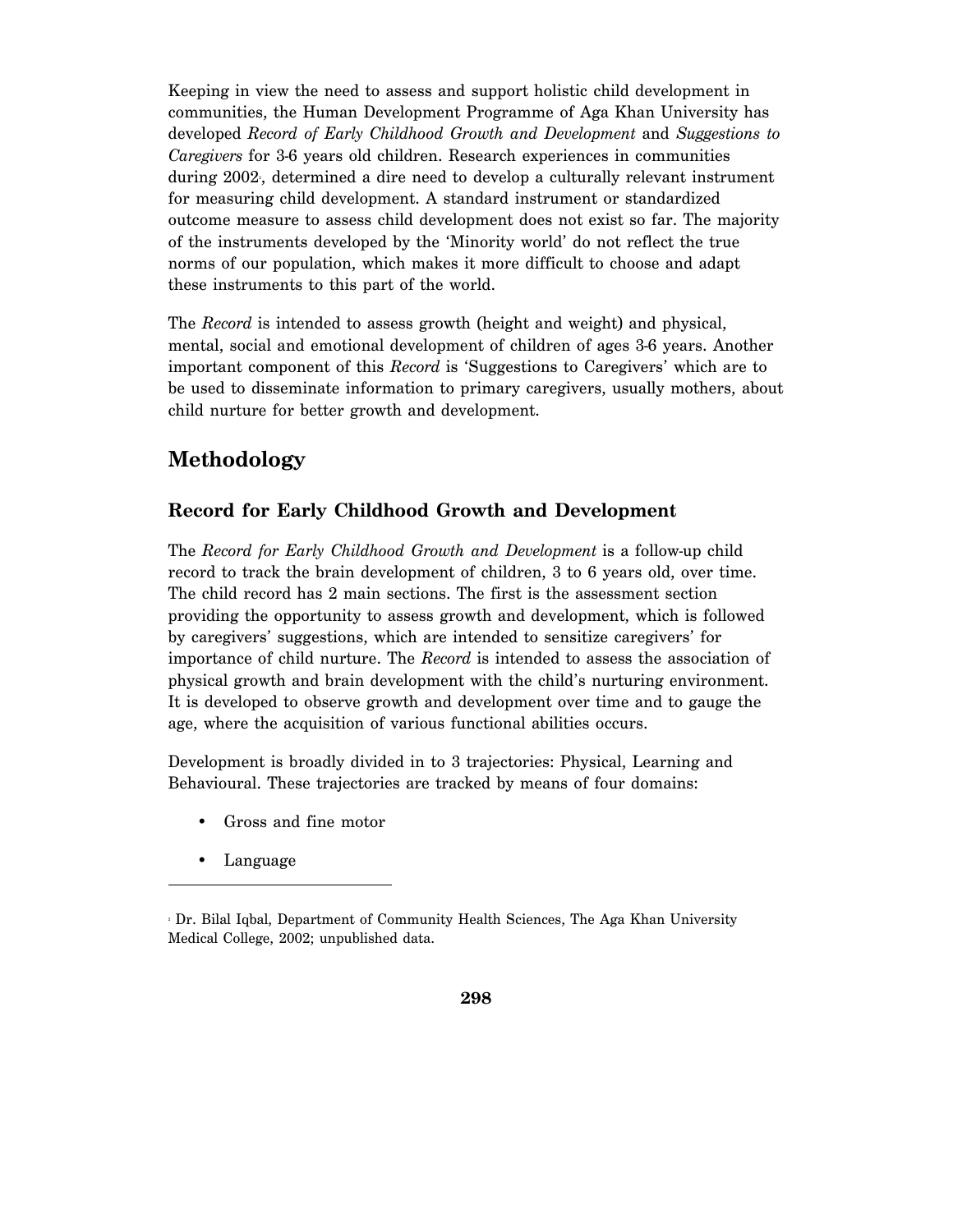- Cognition
- Social & emotional

For each domain, there is a sub-set of functional abilities, varying in number from 4 to 8, to indicate the development of the functions of brain networks, and also to reflect associations with the nature of the child's social environment.

Table 1: Functional abilities considered in the *Record for Early Childhood Growth and Development* for each of the four domains of child development.

| <b>Domains</b>                    | <b>Functional Abilities</b>                                                                                                                                                                                                     |
|-----------------------------------|---------------------------------------------------------------------------------------------------------------------------------------------------------------------------------------------------------------------------------|
| Motor Development                 | Catches a large ball<br>Throws a ball towards a target<br>Hops forward<br>Catches a bounced tennis ball with both hands<br>The child dresses himself completely<br>Colour within lines<br>Copy a triangle<br>Ties a simple knot |
| Language Development              | To associate a sound with its symbol<br>Tells a story<br>Writes his first name<br>Names colours                                                                                                                                 |
| Cognitive Development             | Arranges objects by increasing size<br>Repeats a pattern in sequence<br>Recognizes patterns<br>Counts in sequence<br>Works out simple addition and subtraction mentally<br>Reads the hours of a clock                           |
| Social & Emotional<br>Development | Toilet habits<br>Follow simple rules in a game<br>Managing toileting needs<br>Resorts to temper tantrums<br>Child's general emotional state                                                                                     |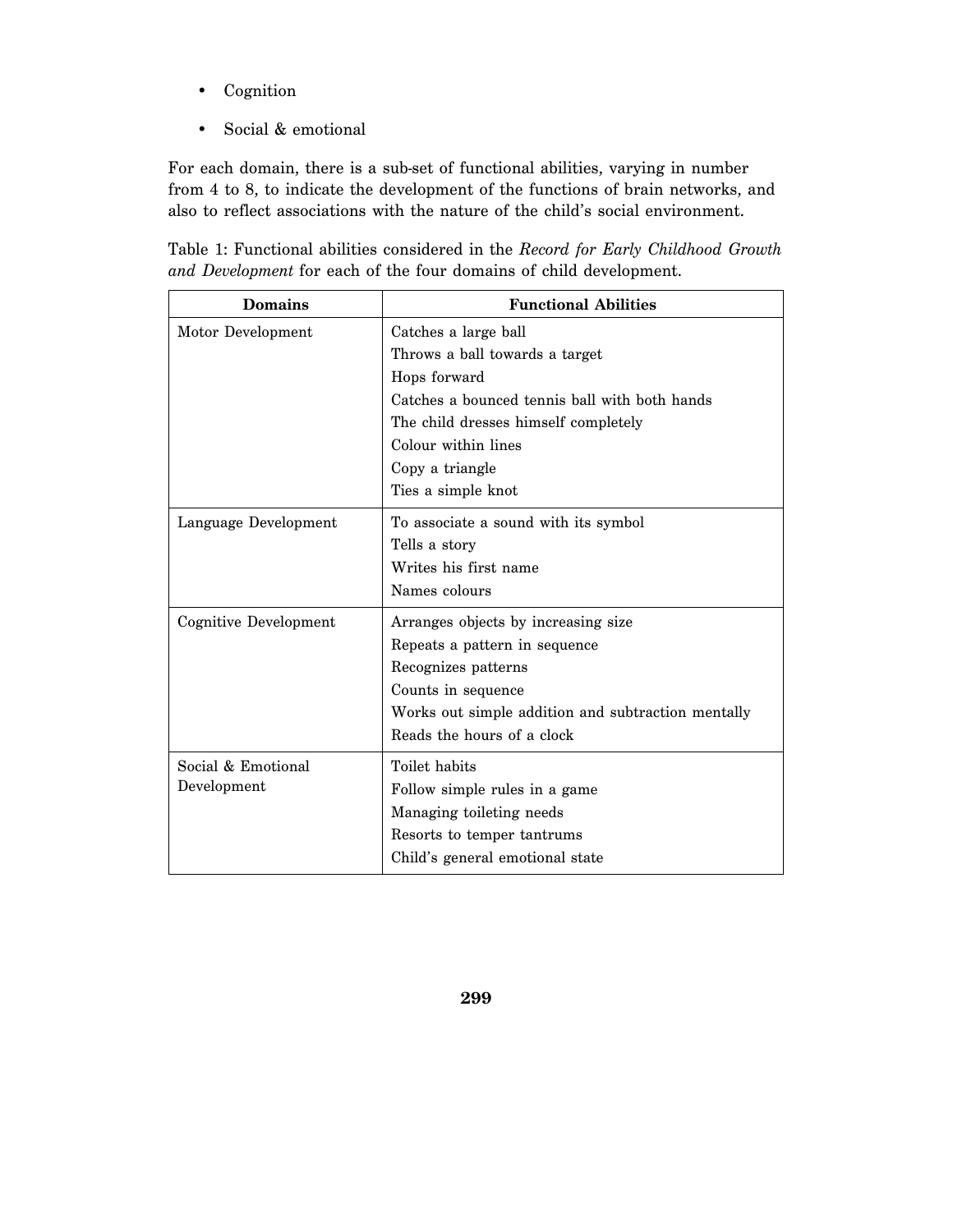#### **Salient Features of** *Record of Early Childhood Growth and Development*

- Tried on about 1000 urban and rural children and modified accordingly
- Results of testing has shown that the Record can be effectively used to asses the age of acquisition of functional abilities
- Community based workers with at least Matric education (Secondary school), and a 3-weeks training on ECD can effectively use this Record.
- Functional abilities and suggestions are illustrated in order to help illiterate caregivers
- Available in 3 Languages (English, Urdu, Sindhi)
- The caregiver, for her information and record retains a copy of Child Record.
- The assessment section is accompanied by Suggestions to sensitize caregivers for better child nurture.
- The Record is actually being implemented in two rural communities of Sind and Baluchistan on more than 900, 3-6 years old children.

## **Developmental Trajectories**

#### **Physical Development**

It includes physical growth as well as gross and fine motor development. Scientists believe that the sensitive period for gross motor development is at its maximum from birth to 5 years. During the pre-school period significant advances occur in motor control involving both the large muscles, such as those used in jumping, running and climbing; and the fine muscles used in writing, cutting and tying a knot.

The purpose of the functional abilities that we selected for this record is based on the child's:

- 1. Increasing ability to perceive body size, shape and position
- 2. Increasing body strength,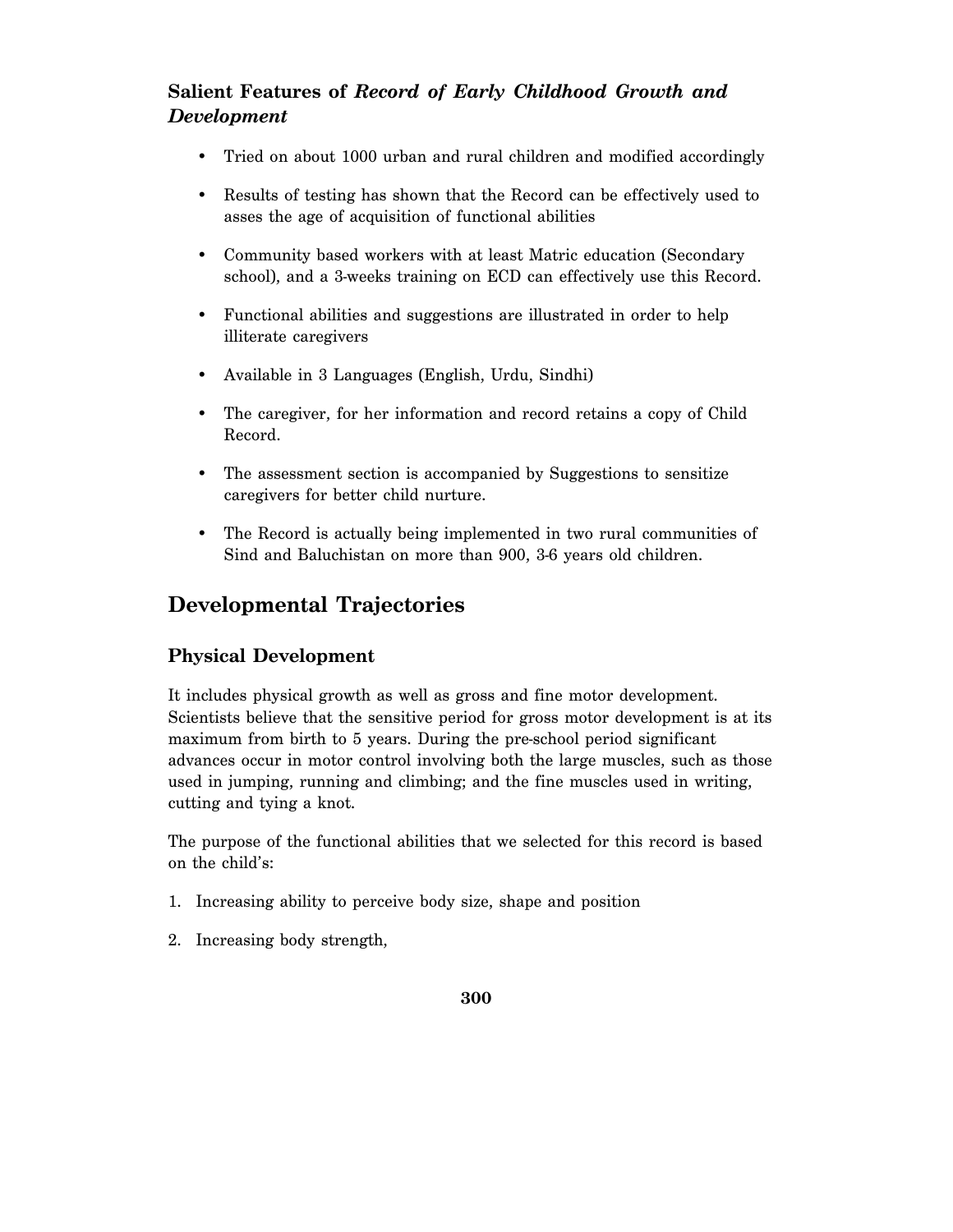- 3. Increase in bilateral coordination between the right and left sides, and the upper and lower body parts, and
- 4. Increasing coordination between hands and eyes.

Again, physical development is largely determined by nutritional status, environmental stimulation, good health and appropriate care. The following graph will enhance further understanding:



Figure 2: Kicks a large ball towards a target

This graph clearly demonstrates the age of acquisition for 'Kicks a large ball towards a target' is normally distributed. The mean age of acquisition is 4 years and 8 months and the standard deviation is 8 months. The graph clearly demonstrates that there are children who are able to acquire this ability even before 4 years, probably due to better health, nutrition, stimulation & care. On the other hand, there is subsequent number of children who acquired this skill after they crossed 5 years. The reason could be malnourishment (Children malnourished for longer period of time are likely to have delayed motor development), lack of stimulus or opportunity to practice.

Following is an example to demonstrate an association between malnutrition and acquisition of a functional ability.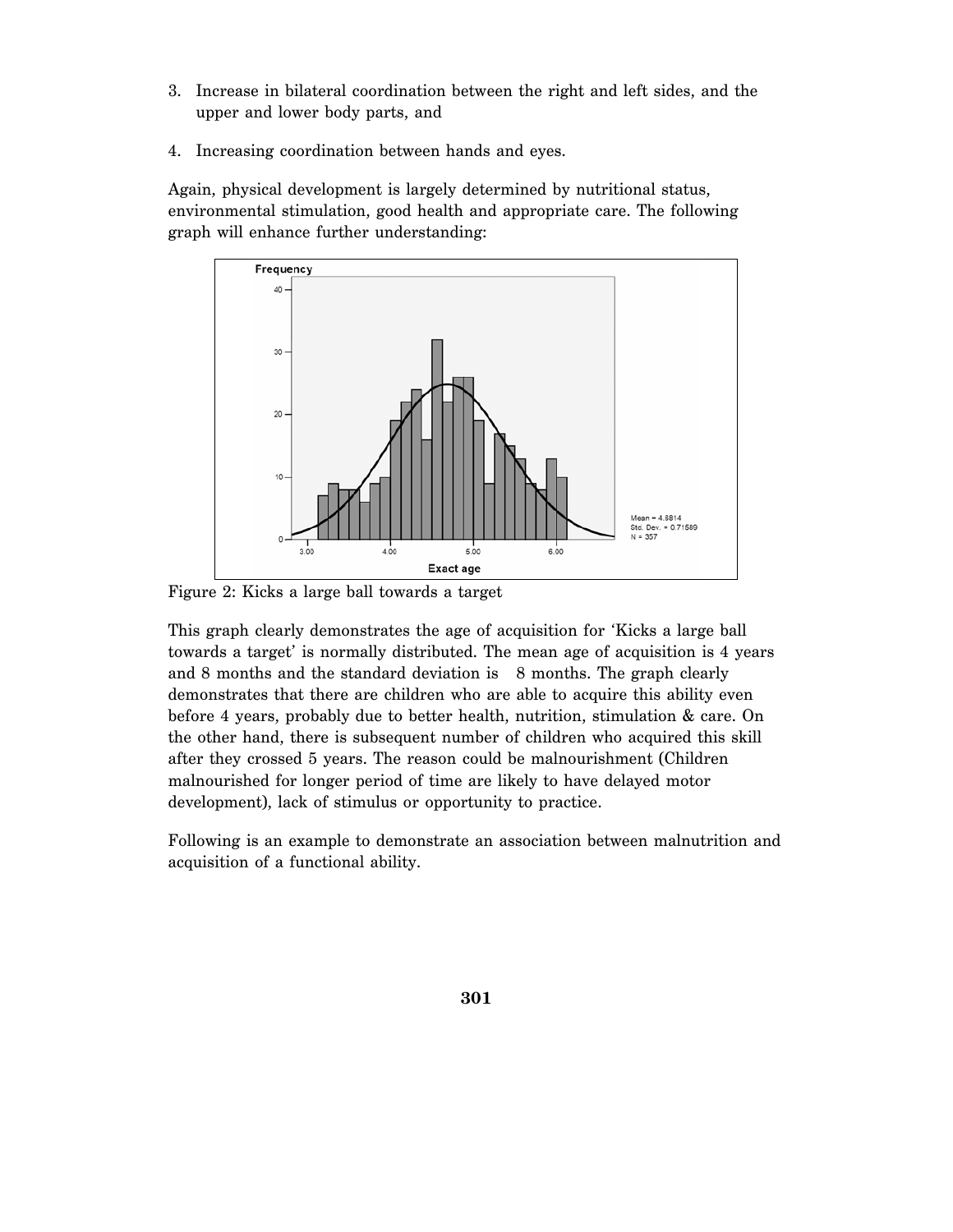

Figure 3: Catches a bounced tennis ball with both hands

The graph clearly demonstrates a normal distribution for the age of acquisition of 'Catches a bounced tennis ball with both hands' with mean of 5 years and 2 months and standard deviation  $\pm$  7 months. The minimum age of acquisition of this functional ability is 3 year -2 months; again a myriad of factors could be involved. Upon stratifying at various age levels, the effect of acquisition of the functional ability is significantly associated (at 0.25 level of significance) with malnutrition (underweight). This clearly emphasizes the role of nutrition on the acquisition of functional ability.

#### **Learning (Language and Cognitive Development)**

Language is an efficient way of communicating thoughts and feelings. It includes all the skills that will help the child, to read, write and to express their ideas. The sensitive period for acquiring language and language skills begins before 1 year, and peaks during pre-school years. All forms of language, that is, expressive and receptive (story telling), as well as written language (recognition of letters or sounds) is learnt and mastered during pre-school period.

For cognitive development, curiosity is the basic driving force leading to exploration, which provides sensory inputs and the opportunity to learn from sensory perception. Recognition and understanding the meaning of symbols are indicators of such learning. Also creativity involves imagination and is a prominent feature of normal child. Cognitive development includes memory, problem solving, and numerical understanding (Mikulencak, 1999). Cognitive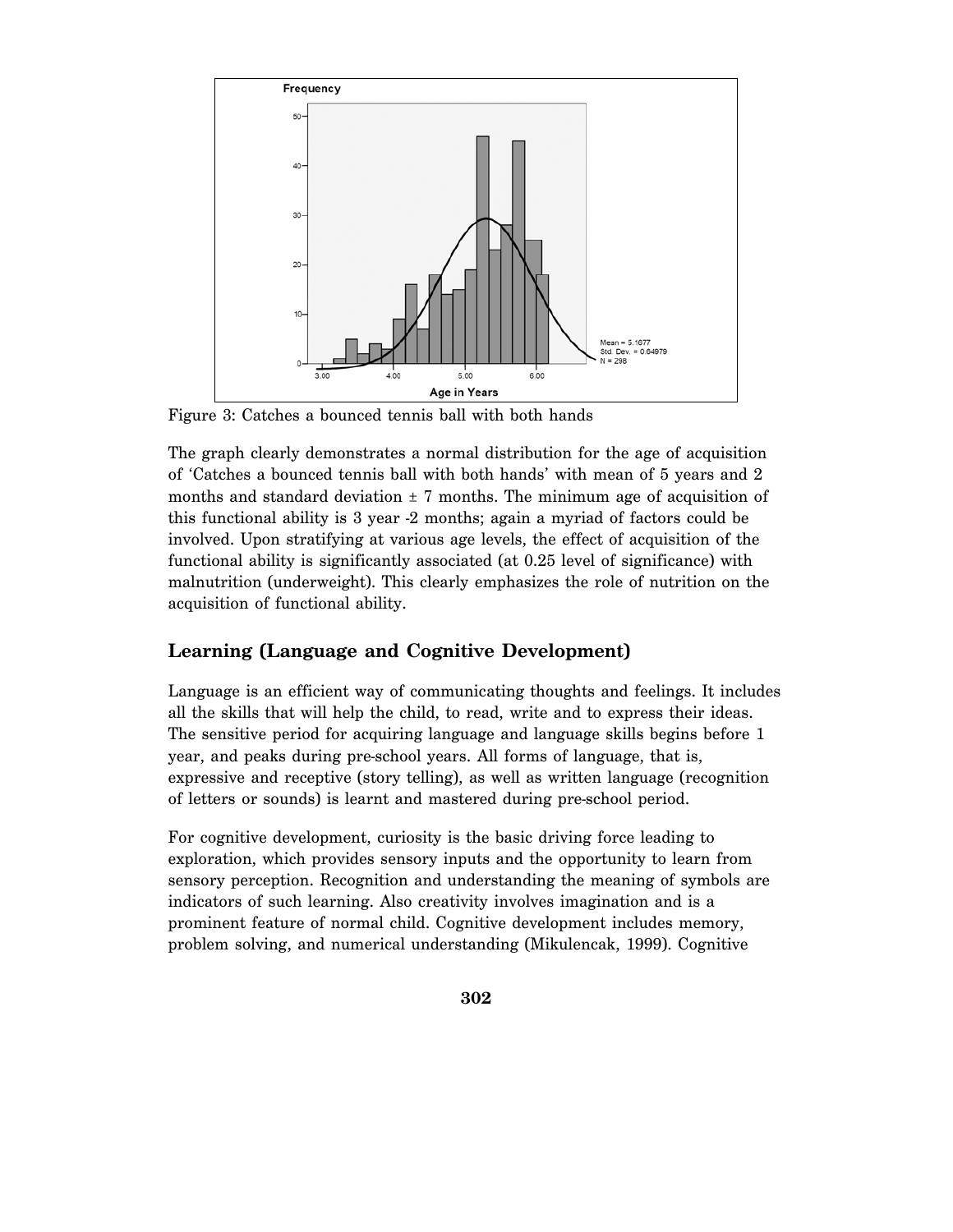development spurts during the 2nd year of life (Thatcher, Walker & Guidice, 1987) and continues till puberty, but with some limitations (Doherty, 1999). Cognition and language development both happen in close coordination.

#### **Behavioural Development**

It comprises of social and emotional development. Emotional development includes the ability to identify and understand one's own feelings, to accurately read and comprehend emotional states in others, to manage strong emotions and their expression in a constructive manner, to regulate one's own behaviour, to develop empathy for others and to be able to sustain relationships (Denham, 1998). Social development involves the process of acquiring socially desirable characteristics, which are values and norms. The pre-school years are the peak sensitive periods for Social & Emotional development. The sensitive period for emotional development starts at birth and wanes at puberty (Begley, 1996); while peer social competence begins around 3 years and extends up to 6 or 7 years (Doherty 1997). Preschool period is the time when the child's social circle starts to expand and they spend significant amounts of time with their peers and teachers. They learn the rules of behaviour (socialization and expression of emotions) and self-help skills. For example voluntary control of bowel is a social act but mainly depends on reflex, brain functions and neuronal connections; controlled by higher cortical functions.

## **Conclusions**

Child development is an integrated phenomenon and has massive influences of all sorts. The interrelation between positive stimulation during pre-school years and nutrition is very well demonstrated by the above mentioned results. Nonetheless, the associations with health and care can also be demonstrated. In terms of functional outcomes, experts agree this is likely to result in improved indicators of human development (such as improved school achievements, peer interactions).

Child centered, family focused, community based, holistic care and education during pre-school years is essential for securing the well being and rights of all children. The *Record for Early Childhood Growth and Development* attempts to integrate the different facets for optimal child development in the assessment procedure, and encourages a programme of communication with the primary caregiver to support child nurture.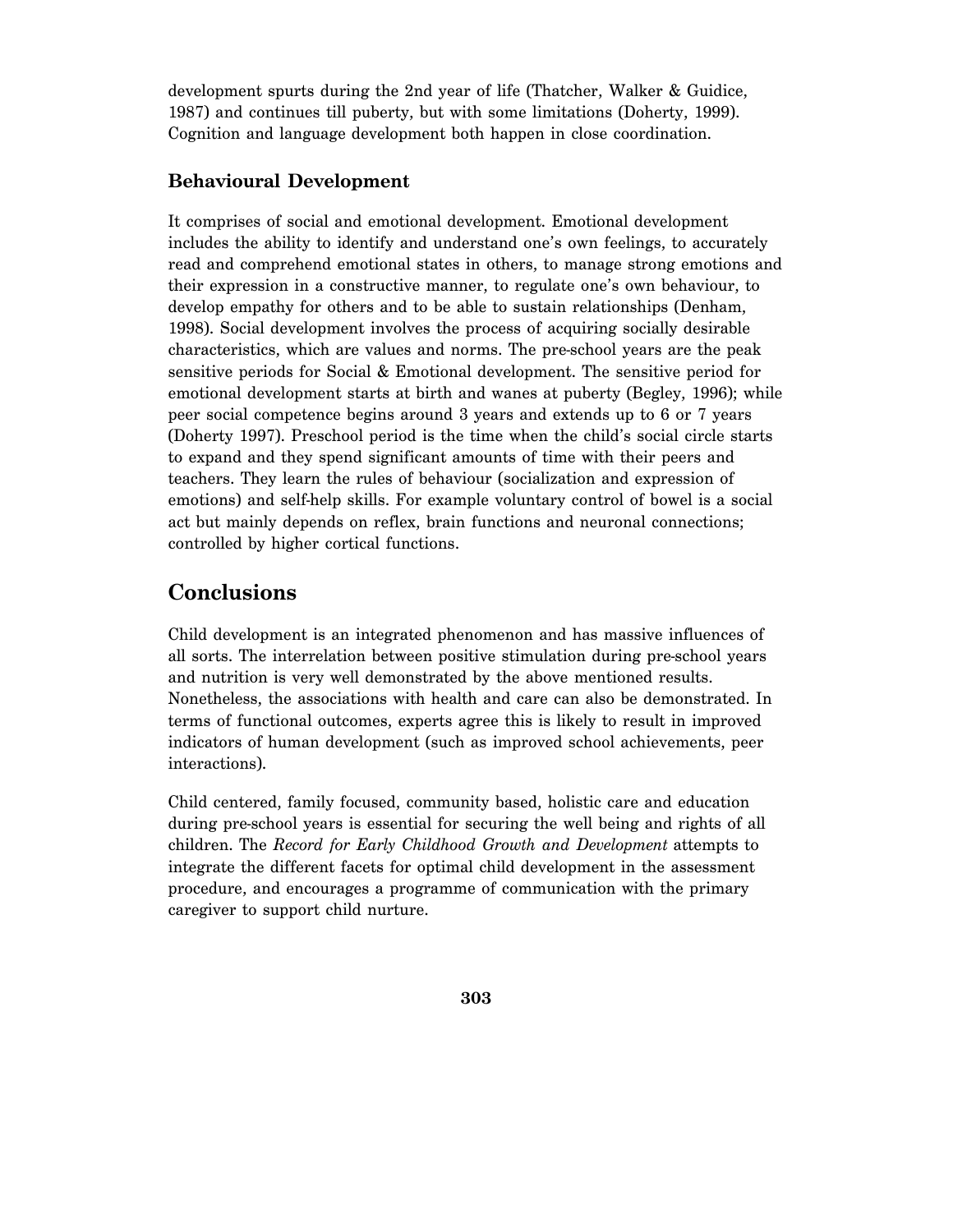There is a great deal of potential for further development of a quantitative instrument for school going children to assess holistic child development, with involvement and support from the education sector, especially preschool teachers and trainers, based on the modified version of *Record for Early Childhood Growth and Development* or other suitable instruments.

#### **Acknowledgements**

I wish to thank Dr. Camer Vellani (Director, HDP) and Dr. Aisha Yousafzai (Assistant Professor, HDP) for the review of this article.

AKU-HDP wishes to thank and recognize the efforts of:

- 1. Releasing Confidence and Creativity (RCC) Partners, Aga Khan Health Services of Pakistan (AKHSP) and Institute of Educational Development (IED), for the review and comments on the *Record*.
- 2. Dr. Badr (Family Medicine, AKU) for the coordination of field-testing of this *Record* in Manzoor Colony and Qayumabad.
- 3. People of Manzoor Colony and Qayumabad for their willingness and patience to be engaged in this trial and for their useful feedback.

#### **References**

- Begley, S. (1996). Your Child's Brain. *Newsweek, February 19*: 55-61.
- Carnegie Corporation of New York. (1994). *Starting Points: Meeting the needs of our youngest Children*. New York: Author. p.7-8.
- Denham, S. (1998). *Emotional Development in Young Children*. New York: Guilford.
- Doherty, G. (1997). *Zero to Six: The Basis for School Readiness Applied Research Branch R-97- 8E*. Ottawa: Human Resources Development Canada.
- *Enrolment, Early Childhood Education, Quality of Education*. Report by UNICEF, East Asia and Pacific Region.
- Evan, J. L., Myers, R. G., & Ilfeld, M. E. (2000). *Early Childhood Counts A Programming Guide on Early Childhood Care for Development*. Washington, DC: The World Bank.